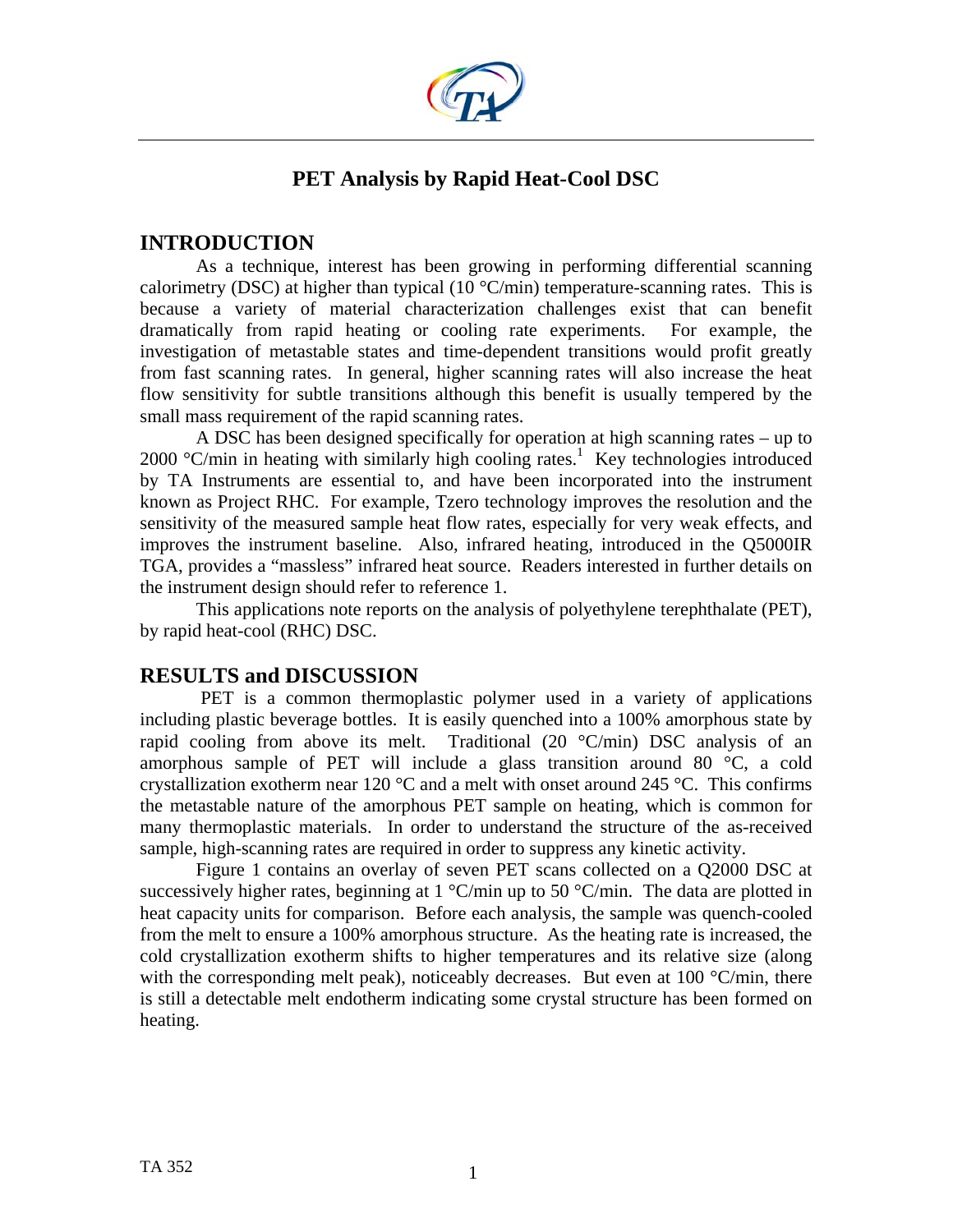

Figure 1. DSC data (Q2000DSC) of amorphous PET at a variety of heating rates

 Figure 2 contains an overlay of two scans of PET collected at a rate of 500 °C/min on the RHC-DSC. As indicated, one sample was quench-cooled as in the above set of data. At this rate, the cold crystallization is completely suppressed and only the glass transition is detected. In order to demonstrate sensitivity for melting at these rates, a second sample was cooled from the melt at a rate of 10 °C/min. A reasonable crystal structure should have formed at these under these conditions. As expected, upon heating at the higher rate, a melt endotherm is detected. This data demonstrates the utility of the RHC in analysis of metastable structure in polymers. Only at elevated heating rates are the kinetic processes sufficiently suppressed, so that the original amorphous structure can be accurately measured.



Figure 2. Scan of quenched and slow-cooled PET at 500°C/min.